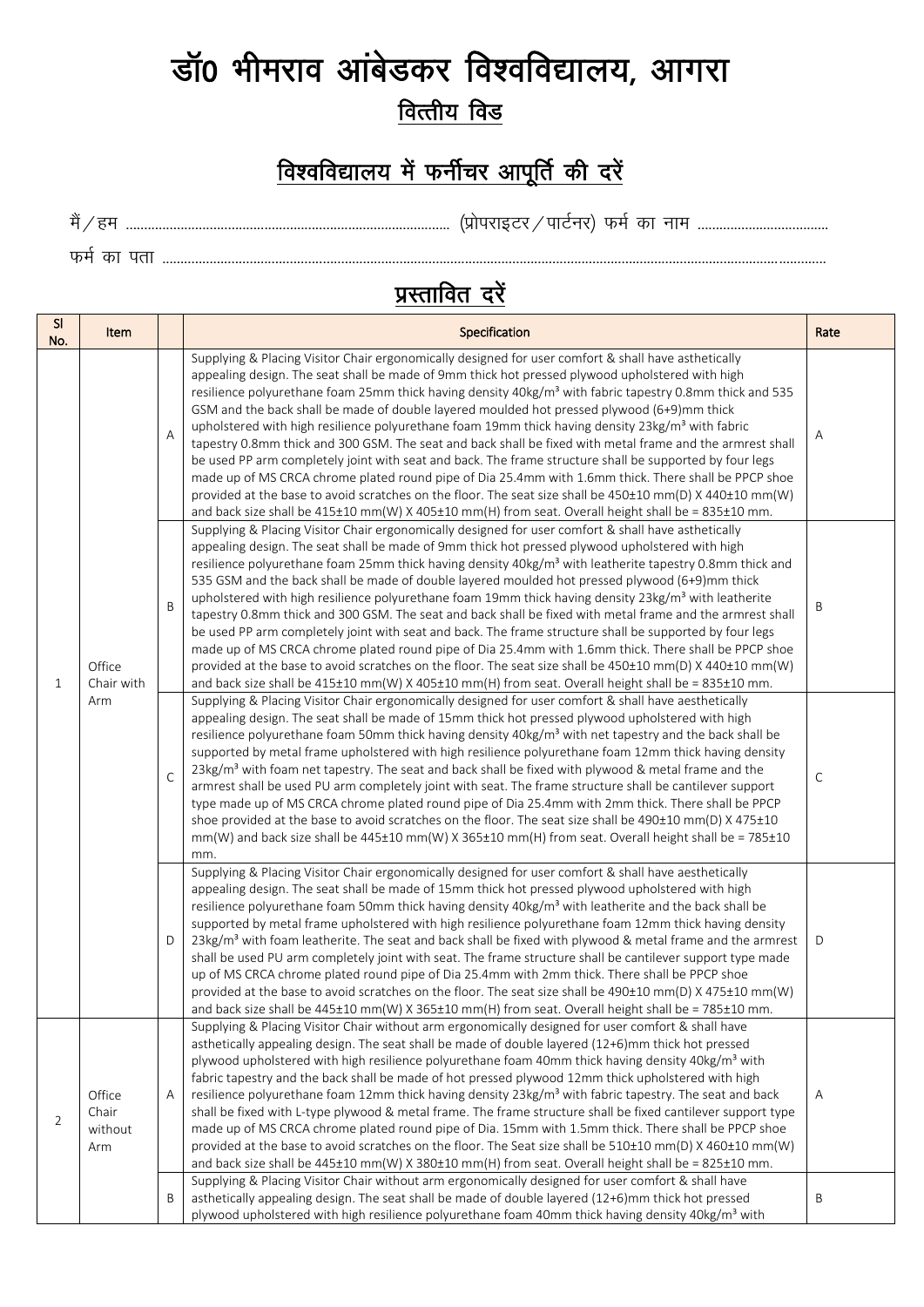|   |                             | $\mathsf{C}$ | leatherite tapestry and the back shall be made of hot pressed plywood 12mm thick upholstered with high<br>resilience polyurethane foam 12mm thick having density 23kg/m <sup>3</sup> with leatherite tapestry. The seat and<br>back shall be fixed with L-type plywood & metal frame. The frame structure shall be fixed cantilever support<br>type made up of MS CRCA chrome plated round pipe of Dia. 15mm with 1.5mm thick. There shall be PPCP<br>shoe provided at the base to avoid scratches on the floor. The Seat size shall be 510±10 mm(D) X 460±10<br>mm(W) and back size shall be 445±10 mm(W) X 380±10 mm(H) from seat. Overall height shall be = 825±10<br>mm.<br>Supplying & Placing Visitor Chair without arm with ergonomically designed. The seat shall be made of 15mm<br>thick hot pressed plywood upholstered with high resilience polyurethane foam 50mm thick having density<br>40kg/m <sup>3</sup> with foam net tapestry and the back shall be supported by metal frame upholstered with high<br>resilience polyurethane foam 12mm thick having density 23kg/m <sup>3</sup> with foam net tapestry. The frame<br>structure shall be cantilever support type made up of MS CRCA chrome plated round pipe of Dia 25.4mm<br>with 2mm thick. There shall be PPCP shoe provided at the base to avoid scratches on the floor. The seat size<br>shall be 490±10 mm(D) X 475±10 mm(W) and back size shall be 445±10 mm(W) X 365±10 mm(H) from seat.<br>Overall height shall be = 785±10 mm.                                                                                                                                                                                                                                                                                                                                                                                                                                                                                                                                                                                                                                                                                                                                                                                                                                                                                                                                                                          | $\mathsf{C}$ |
|---|-----------------------------|--------------|---------------------------------------------------------------------------------------------------------------------------------------------------------------------------------------------------------------------------------------------------------------------------------------------------------------------------------------------------------------------------------------------------------------------------------------------------------------------------------------------------------------------------------------------------------------------------------------------------------------------------------------------------------------------------------------------------------------------------------------------------------------------------------------------------------------------------------------------------------------------------------------------------------------------------------------------------------------------------------------------------------------------------------------------------------------------------------------------------------------------------------------------------------------------------------------------------------------------------------------------------------------------------------------------------------------------------------------------------------------------------------------------------------------------------------------------------------------------------------------------------------------------------------------------------------------------------------------------------------------------------------------------------------------------------------------------------------------------------------------------------------------------------------------------------------------------------------------------------------------------------------------------------------------------------------------------------------------------------------------------------------------------------------------------------------------------------------------------------------------------------------------------------------------------------------------------------------------------------------------------------------------------------------------------------------------------------------------------------------------------------------------------------------------------------------------------------------------------------------------|--------------|
|   |                             | D            | Supplying & Placing Visitor Chair without arm with ergonomically designed. The seat shall be made of 15mm<br>thick hot pressed plywood upholstered with high resilience polyurethane foam 50mm thick having density<br>40kg/m <sup>3</sup> with leatherite tapestry and the back shall be supported by metal frame upholstered with high<br>resilience polyurethane foam 12mm thick having density 23kg/m <sup>3</sup> with leatherite tapestry. The frame<br>structure shall be cantilever support type made up of MS CRCA chrome plated round pipe of Dia 25.4mm<br>with 2mm thick. There shall be PPCP shoe provided at the base to avoid scratches on the floor. The seat size<br>shall be 490±10 mm(D) X 475±10 mm(W) and back size shall be 445±10 mm(W) X 365±10 mm(H) from seat.<br>Overall height shall be = 785±10 mm.                                                                                                                                                                                                                                                                                                                                                                                                                                                                                                                                                                                                                                                                                                                                                                                                                                                                                                                                                                                                                                                                                                                                                                                                                                                                                                                                                                                                                                                                                                                                                                                                                                                      | D            |
| 3 | Armless<br>Student<br>Chair |              | Providing and supplying wooden chair with high density cushion on seat and back.                                                                                                                                                                                                                                                                                                                                                                                                                                                                                                                                                                                                                                                                                                                                                                                                                                                                                                                                                                                                                                                                                                                                                                                                                                                                                                                                                                                                                                                                                                                                                                                                                                                                                                                                                                                                                                                                                                                                                                                                                                                                                                                                                                                                                                                                                                                                                                                                      |              |
| 4 | Student<br>Desk             | Α            | Providing and supplying desk-cum-bench with an overall size 600mm X 1000mm X 750mm. The top of the<br>desk shall be made up of 18mm thick Pre-laminated particle board of grade II of IS 12823 with approved<br>laminate. The top profile shall be in rectangle shape and the edges shall be sealed with 2mm thick thin strip<br>of impermeable PVC that is cut to fit the size of board panel and duly pasted with the assistance of edge<br>banding machine at 200 degree Celsius. The top shall be supported on CRCA rectangle pipe having cross-<br>section area 25.4mm X 25.4mm with 1.6mm thick. The shelf shall be made up of 18mm thick Pre-laminated<br>particle board with 2mm thick PVC edge banding. It should be supported on CRCA rectangle pipe having<br>cross-section area 25.4mm X 25.4mm with 1.6mm thick. The side panel of the table shall be made of CRCA<br>rectangle pipe having cross-section area 40mm X 20mm with 1.6mm thick placed in vertical position at both<br>side of the desk and bench. Hooks should be provided on the vertical side frame on both side of the desk for<br>hanging bags/bottles. The front of the desk shall be clad with modesty panel made up of 18mm thick Pre-<br>laminated particle board hinged with front pipe frame. The seat and back shall be made up of 18mm thick<br>Pre-laminated particle board and the edges shall be sealed with 2mm thick PVC edge banding. The seat and<br>back shall be supported on CRCA square pipe having cross-section area 25.4mm X 25.4mm with 1.6mm<br>thick and 19.05mm X 19.05mm with 1.6mm thick respectively. 2 nos. footstep shall be provided for<br>structural support of the desk having cross-section area of the pipe 40mm X 20mm with 1.6mm thick. The<br>complete steel structure shall be welded with base pipe having cross-section area 40mm X 20mm with<br>1.6mm thick and also be epoxy polyester powder coated to the thickness 50-60µ thick. There shall be shoe<br>provided at the base to avoid scratches as well as uneven surfacing. The size of the writing top shall be<br>600mm(W) X 400mm(D), seat size shall be 600mm(W) X 300mm(D), back size shall be 600mm(W) X<br>200mm(H). All the size shall have the tolerance of upper and lower deviation of ±10mm for board &<br>±0.2mm for metal. The manufacturer shall have quality and safety assurance like ISO-9001:2015, ISO-<br>14001:2015 and ISO-18001:2007, BIFMA membership and AIOTA certification. | Α            |
|   |                             | B            | Providing and supplying desk-cum-bench with an overall size 750mm X 1000mm X 750mm. The top of the<br>desk shall be made up of 18mm thick Pre-laminated particle board of grade II of IS 12823 with approved<br>laminate. The top profile shall be in rectangle shape and the edges shall be sealed with 2mm thick thin strip<br>of impermeable PVC that is cut to fit the size of board panel and duly pasted with the assistance of edge<br>banding machine at 200 degree Celsius. The top shall be supported on CRCA rectangle pipe having cross-<br>section area 25.4mm X 25.4mm with 1.6mm thick. The shelf shall be made up of 18mm thick Pre-laminated<br>particle board with 2mm thick PVC edge banding. It should be supported on CRCA rectangle pipe having<br>cross-section area 25.4mm X 25.4mm with 1.6mm thick. The side panel of the table shall be made of CRCA<br>rectangle pipe having cross-section area 40mm X 20mm with 1.6mm thick placed in vertical position at both<br>side of the desk and bench. Hooks should be provided on the vertical side frame on both side of the desk for<br>hanging bags/bottles. The front of the desk shall be clad with modesty panel made up of 18mm thick Pre-<br>laminated particle board hinged with front pipe frame. The seat and back shall be made up of 18mm thick<br>Pre-laminated particle board and the edges shall be sealed with 2mm thick PVC edge banding. The seat and<br>back shall be supported on CRCA square pipe having cross-section area 25.4mm X 25.4mm with 1.6mm<br>thick and 19.05mm X 19.05mm with 1.6mm thick respectively. 2 nos. footstep shall be provided for<br>structural support of the desk having cross-section area of the pipe 40mm X 20mm with 1.6mm thick. The<br>complete steel structure shall be welded with base pipe having cross-section area 40mm X 20mm with<br>1.6mm thick and also be epoxy polyester powder coated to the thickness 50-60µ thick. There shall be shoe<br>provided at the base to avoid scratches as well as uneven surfacing. The size of the writing top shall be<br>750mm(W) X 400mm(D), seat size shall be 750mm(W) X 300mm(D), back size shall be 750mm(W) X                                                                                                                                                                                                                                                                                         | B            |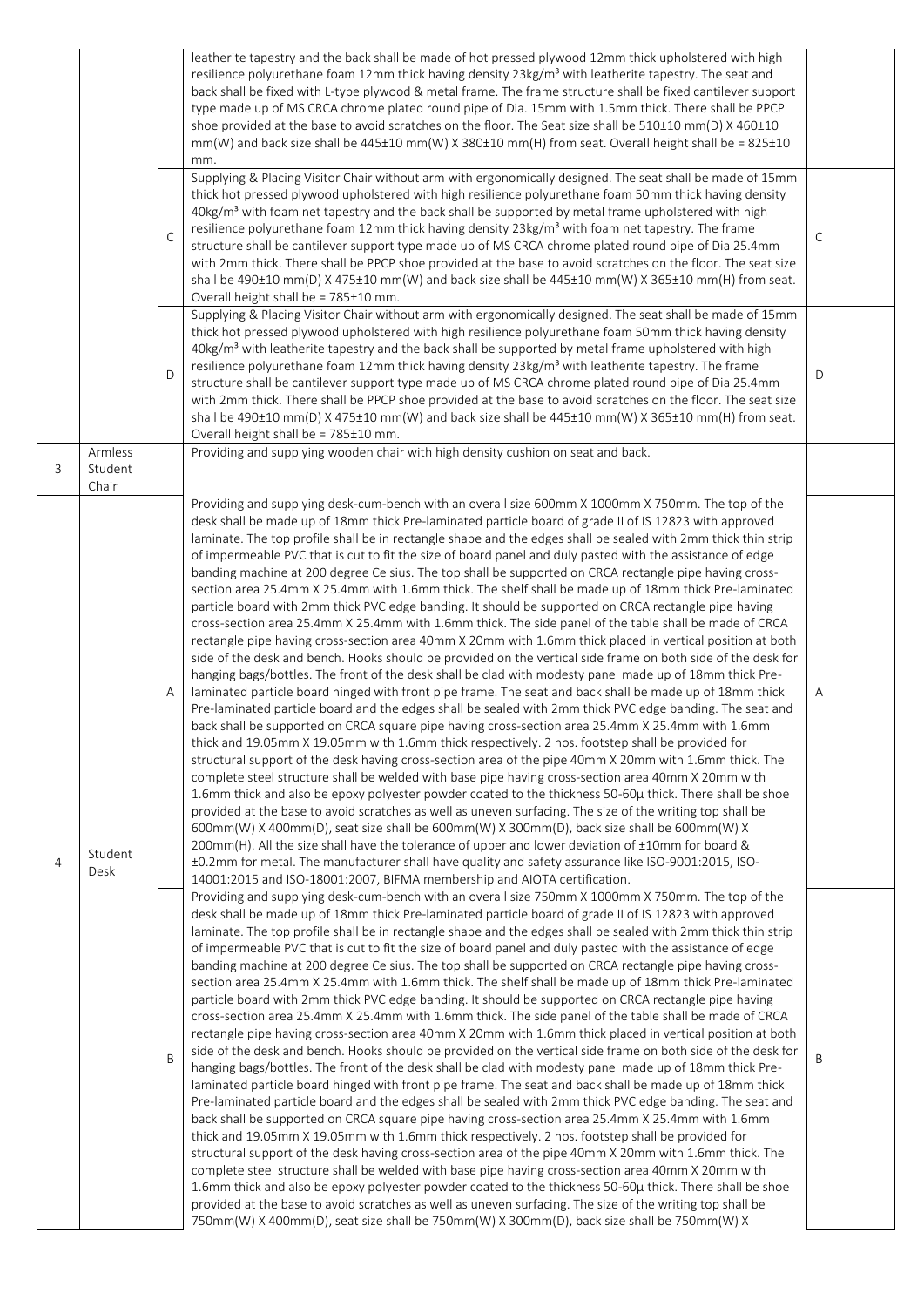|   |                                                      | C            | 200mm(H). All the size shall have the tolerance of upper and lower deviation of ±10mm for board &<br>±0.2mm for metal. The manufacturer shall have quality and safety assurance like ISO-9001:2015, ISO-<br>14001:2015 and ISO-18001:2007, BIFMA membership and AIOTA certification.<br>Providing and supplying desk-cum-bench with an overall size 900mm X 1000mm X 750mm. The top of the<br>desk shall be made up of 18mm thick Pre-laminated particle board of grade II of IS 12823 with approved<br>laminate. The top profile shall be in rectangle shape and the edges shall be sealed with 2mm thick thin strip<br>of impermeable PVC that is cut to fit the size of board panel and duly pasted with the assistance of edge<br>banding machine at 200 degree Celsius. The top shall be supported on CRCA rectangle pipe having cross-<br>section area 25.4mm X 25.4mm with 1.6mm thick. The shelf shall be made up of 18mm thick Pre-laminated<br>particle board with 2mm thick PVC edge banding. It should be supported on CRCA rectangle pipe having<br>cross-section area 25.4mm X 25.4mm with 1.6mm thick. The side panel of the table shall be made of CRCA<br>rectangle pipe having cross-section area 40mm X 20mm with 1.6mm thick placed in vertical position at both<br>side of the desk and bench. Hooks should be provided on the vertical side frame on both side of the desk for<br>hanging bags/bottles. The front of the desk shall be clad with modesty panel made up of 18mm thick Pre-<br>laminated particle board hinged with front pipe frame. The seat and back shall be made up of 18mm thick<br>Pre-laminated particle board and the edges shall be sealed with 2mm thick PVC edge banding. The seat and<br>back shall be supported on CRCA square pipe having cross-section area 25.4mm X 25.4mm with 1.6mm<br>thick and 19.05mm X 19.05mm with 1.6mm thick respectively. 2 nos. footstep shall be provided for<br>structural support of the desk having cross-section area of the pipe 40mm X 20mm with 1.6mm thick. The<br>complete steel structure shall be welded with base pipe having cross-section area 40mm X 20mm with<br>1.6mm thick and also be epoxy polyester powder coated to the thickness 50-60µ thick. There shall be shoe<br>provided at the base to avoid scratches as well as uneven surfacing. The size of the writing top shall be<br>900mm(W) X 400mm(D), seat size shall be 900mm(W) X 300mm(D), back size shall be 900mm(W) X<br>200mm(H). All the size shall have the tolerance of upper and lower deviation of ±10mm for board &<br>±0.2mm for metal. The manufacturer shall have quality and safety assurance like ISO-9001:2015, ISO- | C |
|---|------------------------------------------------------|--------------|---------------------------------------------------------------------------------------------------------------------------------------------------------------------------------------------------------------------------------------------------------------------------------------------------------------------------------------------------------------------------------------------------------------------------------------------------------------------------------------------------------------------------------------------------------------------------------------------------------------------------------------------------------------------------------------------------------------------------------------------------------------------------------------------------------------------------------------------------------------------------------------------------------------------------------------------------------------------------------------------------------------------------------------------------------------------------------------------------------------------------------------------------------------------------------------------------------------------------------------------------------------------------------------------------------------------------------------------------------------------------------------------------------------------------------------------------------------------------------------------------------------------------------------------------------------------------------------------------------------------------------------------------------------------------------------------------------------------------------------------------------------------------------------------------------------------------------------------------------------------------------------------------------------------------------------------------------------------------------------------------------------------------------------------------------------------------------------------------------------------------------------------------------------------------------------------------------------------------------------------------------------------------------------------------------------------------------------------------------------------------------------------------------------------------------------------------------------------------------------------------------------------------------------------------------------------------------------------------------------------------------------------------------------------------------------------------|---|
|   |                                                      | Α            | 14001:2015 and ISO-18001:2007, BIFMA membership and AIOTA certification.<br>Supplying & Placing Student/Training room Chair ergonomically designed for user comfort & shall have<br>asthetically appealing design. The seat & back shall be made of 15mm thick hot pressed plywood. The seat<br>and back shall be fixed with L-plywood & metal frame. Writing pad shall be provided of 18mm thick ply joint<br>with metal frame. The armrest shall be used metal frame of powder coated. The frame structure shall be<br>supported by four legs made up of MS CRCA powder coated 50-60µ DFT thick round pipe of Dia 19.05mm<br>with 1.6mm thick. There shall be PPCP shoe provided at the base to avoid scratches on the floor. The seat<br>size shall be 400±10 mm(D) X 395±10 mm(W) and back size shall be 420±10 mm(W) X 480±10 mm(H) from<br>seat. Overall height shall be = 875±10 mm.                                                                                                                                                                                                                                                                                                                                                                                                                                                                                                                                                                                                                                                                                                                                                                                                                                                                                                                                                                                                                                                                                                                                                                                                                                                                                                                                                                                                                                                                                                                                                                                                                                                                                                                                                                                                       | Α |
| 5 | Tutorial<br>Chair with<br>one side<br>writing<br>Pad | B            | Supplying & Placing Student/Training room Chair ergonomically designed for user comfort & shall have<br>aesthetically appealing. The seat and back shall be made of moulded polypropylene shell of 9mm thick. The<br>seat and back shall be fixed with L-type PP shell & metal frame. Writing pad shall be provided of 18mm thick<br>ply supported by MS tube having cross-section area 33mm X 15mm with. The frame structure shall be<br>supported by four legs made up of MS CRCA powder coated 50-60µ (DFT) thick round pipe of Dia 19.05mm<br>with 1.5mm thick. There shall be PPCP shoe provided at the base to avoid scratches on the floor. The Seat<br>size shall be 370±10 mm(D) X 440±10 mm(W) and back size shall be 375±10 mm(W) X 380±10 mm(H) from<br>seat. Overall height shall be = 795±10 mm.                                                                                                                                                                                                                                                                                                                                                                                                                                                                                                                                                                                                                                                                                                                                                                                                                                                                                                                                                                                                                                                                                                                                                                                                                                                                                                                                                                                                                                                                                                                                                                                                                                                                                                                                                                                                                                                                                    | Β |
|   |                                                      | $\mathsf{C}$ | Providing and supplying a desklet chair. The seat & back shall be made of 15mm thick hot pressed<br>commercial plywood meet in L-shape. The frame structure shall be supported by four legs made up of MS<br>CRCA chrome plated round pipe of Dia. 25.4mm with 1.6mm thick. It should be supplied with foldable<br>writing pad. There shall be PPCP shoe provided at the base to avoid scratches on the floor. The seat size<br>shall be 400±10 mm(D) X 395±10 mm(W) and back size shall be 415±10 mm(W) X 470±10 mm(H) from seat.<br>Overall height shall be = 915±10 mm.                                                                                                                                                                                                                                                                                                                                                                                                                                                                                                                                                                                                                                                                                                                                                                                                                                                                                                                                                                                                                                                                                                                                                                                                                                                                                                                                                                                                                                                                                                                                                                                                                                                                                                                                                                                                                                                                                                                                                                                                                                                                                                                        | C |
|   |                                                      | D            | Supplying & Placing Student/Training room Chair ergonomically designed for user comfort & shall have<br>aesthetically appealing. The seat and back shall be made of moulded polypropylene shell of 9mm thick. The<br>seat and back shall be fixed with L-type PP shell & metal frame. Writing pad shall be provided of 18mm thick<br>ply supported by MS tube having cross-section area 33mm X 15mm with. The frame structure shall be<br>supported by four legs made up of MS CRCA powder coated 50-60µ (DFT) thick round pipe of Dia 19.05mm<br>with 1.5mm thick. There shall be PPCP shoe provided at the base to avoid scratches on the floor. The Seat<br>size shall be 370±10 mm(D) X 440±10 mm(W) and back size shall be 375±10 mm(W) X 380±10 mm(H) from<br>seat. Overall height shall be = 795±10 mm.                                                                                                                                                                                                                                                                                                                                                                                                                                                                                                                                                                                                                                                                                                                                                                                                                                                                                                                                                                                                                                                                                                                                                                                                                                                                                                                                                                                                                                                                                                                                                                                                                                                                                                                                                                                                                                                                                    | D |
| 6 | Laborator<br>y Table                                 |              | Laboratory Table having size 6' (L) x 3' (W) x 33" (H). Side Table using BSL MDF boards 18 mm thick post<br>Laminated with approved laminate shade. Top: MDF 18 mm thick black with Reagent rack on top of table<br>(Post laminated MDF 18 mm) Gap of One feet in centre for drainage as well as sink unit                                                                                                                                                                                                                                                                                                                                                                                                                                                                                                                                                                                                                                                                                                                                                                                                                                                                                                                                                                                                                                                                                                                                                                                                                                                                                                                                                                                                                                                                                                                                                                                                                                                                                                                                                                                                                                                                                                                                                                                                                                                                                                                                                                                                                                                                                                                                                                                        |   |
| 7 | Office<br>Table with<br>Drawer                       | Α            | Supplying & Placing Modular table in completely knock down conditions with an overall size 1200mm X<br>600mm X 750mm that is to be assembled at site. The construction of the main table shall be free standing<br>structure constructed with the help of minifix dowels and pins. The table top shall be made up of 25mm<br>thick Pre-laminated particle board of grade II of IS 12823 with approved laminate and finish as per approved<br>shade. The table top profile shall be in rectangle shape with front and back full round post form and other<br>edges shall be sealed with 2mm thick thin strip of impermeable PVC that is cut to fit the size of board panel<br>and duly pasted with the assistance of edge banding machine at 200 degree Celsius. A pullout keyboard trey<br>shall be provided of 18mm thick Pre-laminated particle board having size 550mm X 280mm. The trey shall<br>be operated on keyboard channel. The table top shall be supported over particle board base gable end. The<br>end wall of the table on the side shall be topped by gable end. The gable end shall be made up of 25mm                                                                                                                                                                                                                                                                                                                                                                                                                                                                                                                                                                                                                                                                                                                                                                                                                                                                                                                                                                                                                                                                                                                                                                                                                                                                                                                                                                                                                                                                                                                                                                          | Α |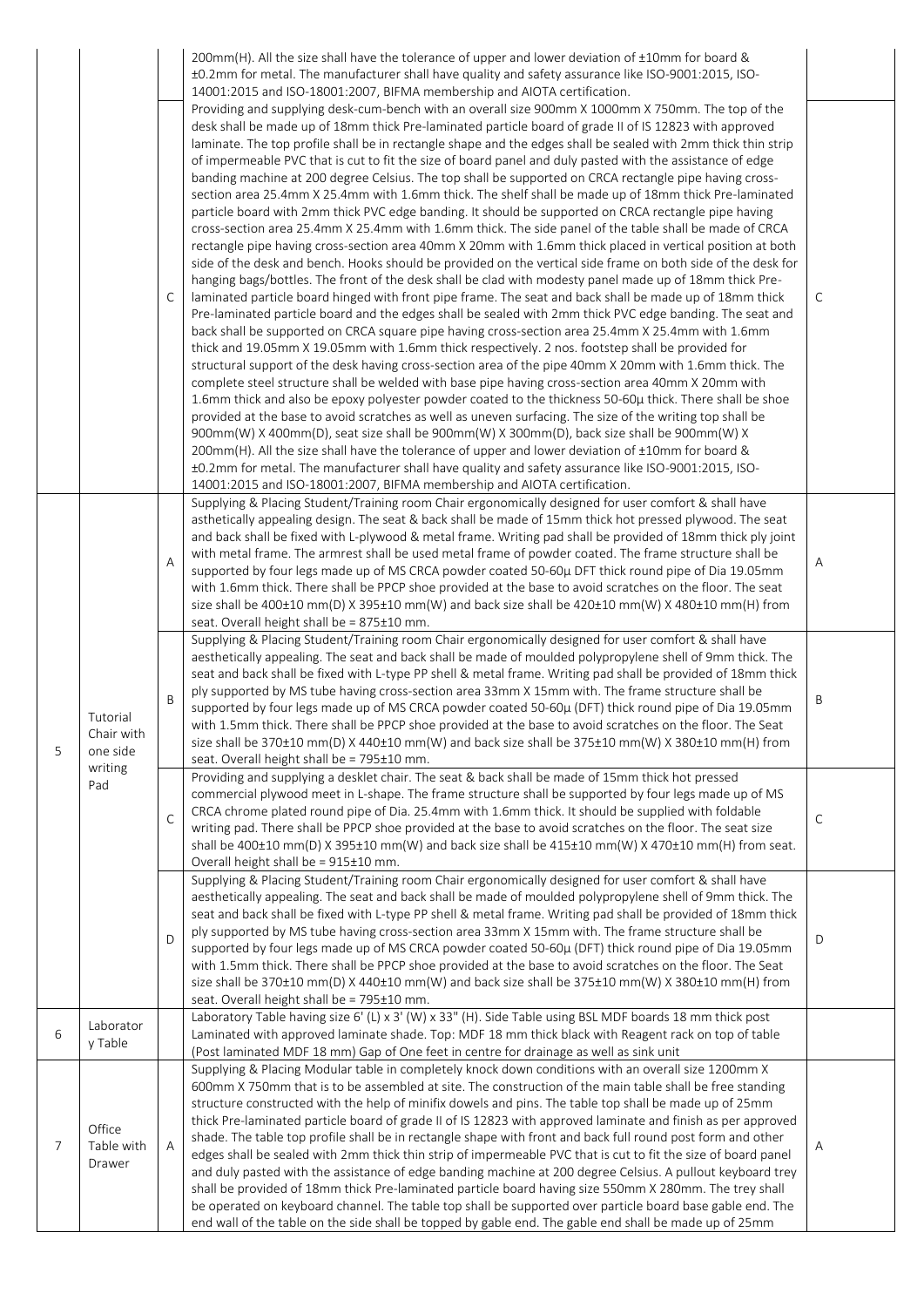|   | thick Pre-laminated particle board and profile shall be in linear shape with front and back full round post<br>form and other edge with appropriate PVC edge banding. The table shall be clad with 18mm thick modesty<br>panel which provide structural support for the table. It shall be 18mm thick pre-laminated particle board<br>with appropriate PVC edge banding connected with both end. There shall be buffers provided at the base to<br>avoid scratches on the floor. A mobile pedestal shall be provided with an overall size 400mm X 450mm X<br>650mm. The pedestal shall be made up of Pre-laminated particle board of grade II of IS 12823. Pedestal<br>side, back, top, facia shall be 18mm thick and drawer base shall be 9mm thick. The pedestal shall have 3<br>nos. of drawer i.e. 2 box drawer and 1 filing drawer. The drawer shall be operated with SS handle and easily<br>close & open with the assistance of roller channel and ball bearing channel to enable smooth operation. The<br>drawer shall have central locking mechanism in which all the drawer shall be synchronized locked with one<br>single key. The pedestal shall be mounted over 50mm injection moulded nylon castor. A movable type CPU<br>unit shall be provided with an overall size 468mm X 284mm. The CPU unit shall be made up of 18mm thick<br>Pre-laminated particle board and mounted on nylon castors. The manufacturer shall have quality and safety<br>assurance like ISO-9001:2015, ISO-14001:2015 and ISO-18001:2007, BIFMA membership and AIOTA<br>certification. The board used should meet International Standard of quality, Indian standard IS 12823 grade<br>II should meet long time load bending, screw-withdrawal strength, modulus of rupture and modulus of                                                                                                                                                                                                                                                                                                                                                                                                                                                                                                                                                                                                                                                                                                                                                                                                                                                                                                                                                                                                                                                                                                                                                                                                                       |   |
|---|---------------------------------------------------------------------------------------------------------------------------------------------------------------------------------------------------------------------------------------------------------------------------------------------------------------------------------------------------------------------------------------------------------------------------------------------------------------------------------------------------------------------------------------------------------------------------------------------------------------------------------------------------------------------------------------------------------------------------------------------------------------------------------------------------------------------------------------------------------------------------------------------------------------------------------------------------------------------------------------------------------------------------------------------------------------------------------------------------------------------------------------------------------------------------------------------------------------------------------------------------------------------------------------------------------------------------------------------------------------------------------------------------------------------------------------------------------------------------------------------------------------------------------------------------------------------------------------------------------------------------------------------------------------------------------------------------------------------------------------------------------------------------------------------------------------------------------------------------------------------------------------------------------------------------------------------------------------------------------------------------------------------------------------------------------------------------------------------------------------------------------------------------------------------------------------------------------------------------------------------------------------------------------------------------------------------------------------------------------------------------------------------------------------------------------------------------------------------------------------------------------------------------------------------------------------------------------------------------------------------------------------------------------------------------------------------------------------------------------------------------------------------------------------------------------------------------------------------------------------------------------------------------------------------------------------------------------------------------------------------------------|---|
| B | elasticity bending tested as per IS 2380.<br>Supplying & Placing Modular table in completely knock down conditions with an overall size 1200mm X<br>750mm X 750mm that is to be assembled at site. The construction of the main table shall be free standing<br>structure constructed with the help of minifix dowels and pins. The table top shall be made up of 25mm<br>thick Pre-laminated particle board of grade II of IS 12823 with approved laminate and finish as per approved<br>shade. The table top profile shall be in rectangle shape with front and back full round post form and other<br>edges shall be sealed with 2mm thick thin strip of impermeable PVC that is cut to fit the size of board panel<br>and duly pasted with the assistance of edge banding machine at 200 degree Celsius. A pullout keyboard trey<br>shall be provided of 18mm thick Pre-laminated particle board having size 550mm X 280mm. The trey shall<br>be operated on keyboard channel. The table top shall be supported over particle board base gable end. The<br>end wall of the table on the side shall be topped by gable end. The gable end shall be made up of 25mm<br>thick Pre-laminated particle board and profile shall be in linear shape with front and back full round post<br>form and other edge with appropriate PVC edge banding. The table shall be clad with 18mm thick modesty<br>panel which provide structural support for the table. It shall be 18mm thick pre-laminated particle board<br>with appropriate PVC edge banding connected with both end. There shall be buffers provided at the base to<br>avoid scratches on the floor. A mobile pedestal shall be provided with an overall size 400mm X 450mm X<br>650mm. The pedestal shall be made up of Pre-laminated particle board of grade II of IS 12823. Pedestal<br>side, back, top, facia shall be 18mm thick and drawer base shall be 9mm thick. The pedestal shall have 3<br>nos. of drawer i.e. 2 box drawer and 1 filing drawer. The drawer shall be operated with SS handle and easily<br>close & open with the assistance of roller channel and ball bearing channel to enable smooth operation. The<br>drawer shall have central locking mechanism in which all the drawer shall be synchronized locked with one<br>single key. The pedestal shall be mounted over 50mm injection moulded nylon castor. A movable type CPU<br>unit shall be provided with an overall size 468mm X 284mm. The CPU unit shall be made up of 18mm thick<br>Pre-laminated particle board and mounted on nylon castors. The manufacturer shall have quality and safety<br>assurance like ISO-9001:2015, ISO-14001:2015 and ISO-18001:2007, BIFMA membership and AIOTA<br>certification. The board used should meet International Standard of quality, Indian standard IS 12823 grade<br>II should meet long time load bending, screw-withdrawal strength, modulus of rupture and modulus of<br>elasticity bending tested as per IS 2380. | Β |
| С | Supplying & Placing Modular table in completely knock down conditions with an overall size 1500mm X<br>1800mm X 750mm that is to be assembled at site. The construction of the main table shall be free standing<br>structure constructed with the help of minifix dowels and pins. The work top shall have the size 1500mm X<br>900mm made up of 25mm thick Pre-laminated particle board of grade II of IS 12823 with approved<br>laminate and finish as per approved shade. The table top profile shall be in rectangle shape with front and<br>back full round post form and other edges shall be sealed with 2mm thick thin strip of impermeable PVC<br>that is cut to fit the size of board panel and duly pasted with the assistance of edge banding machine at 200<br>degree Celsius. The table top shall be supported over particle board base gable end. The end wall of the<br>table on the side shall be topped by gable end. The gable end shall be made up of 25mm thick Pre-<br>laminated particle board and profile shall be in linear shape with front and back full round post form and<br>other edge with appropriate PVC edge banding. The table shall be clad with 18mm thick modesty panel<br>which provide structural support for the table. It should be 18mm thick pre-laminated particle board with<br>appropriate PVC edge banding connected with both end. There shall be buffers provided at the base to<br>avoid scratches on the floor. The table shall be supplied with side unit for storage purpose with an overall<br>size 900mm X 450mm X 750mm. The side unit shall be made up of Pre-laminated particle board of grade II<br>of IS 12823 with top 25mm thick and other parts 18mm thick like shutter, back, side panel etc. It shall have<br>2 sliding shutter which slides over sliding rail track. The shutter shall be operated with the assistance of SS<br>handle and Multi-purpose (MP) locking mechanism. To protect the wall from kicks, abrasion and serve as a<br>decorative moulding, skirting shall be provided at bottom. A mobile pedestal shall be provided with an<br>overall size 400mm X 450mm X 680mm. The pedestal shall be made up of Pre-laminated particle board of<br>grade II of IS 12823. Pedestal side, back, top, facia shall be 18mm thick and drawer base shall be 9mm thick.<br>The pedestal shall have 3 nos. of drawer i.e. 2 box drawer and 1 filing drawer. The drawer shall be operated<br>with SS handle and easily close & open with the assistance of roller channel and ball bearing channel having<br>to enable smooth operation. The drawer shall have central locking mechanism in which all the drawer shall<br>be synchronized locked with one single key. The pedestal shall be mounted over 50mm injection moulded                                                                                                                                                                                                  | C |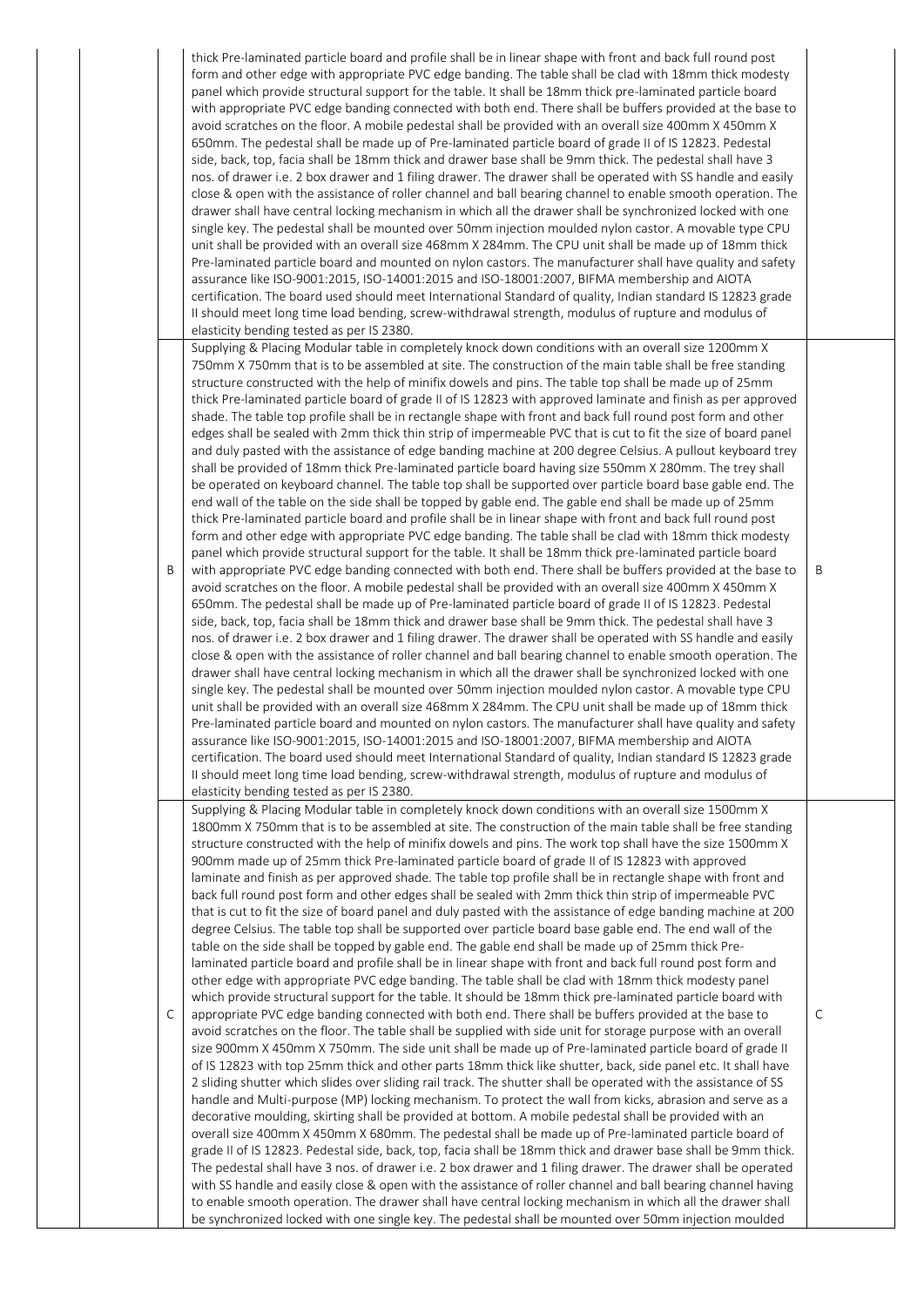|   |             | D | nylon castor. The manufacturer shall have quality and safety assurance like ISO-9001:2015, ISO-14001:2015<br>and ISO-18001:2007, BIFMA membership and AIOTA certification. The board used should meet<br>International Standard of quality, Indian standard IS 12823 grade II should meet long time load bending,<br>screw-withdrawal strength, modulus of rupture and modulus of elasticity bending tested as per IS 2380.<br>Supplying and placing a modular table with an overall size 1200mm X 600mm X 750mm. The top of the<br>table shall be made of 18mm thick Pre-laminated particle board of grade II of IS 12823. The profile of the<br>top shall be in rectangle shape and the edges shall be sealed with 2mm thick thin strip of impermeable PVC<br>that is cut to fit the size of board panel with the assistance of edge banding machine at 200 degree celsius.<br>The top shall be supported on MS CRCA powder coated rectangle pipe frame having size 40mm X 20mm<br>with 1.6mm thick. The table understructure shall be supplied with MS powder coated round pipe having<br>dia. 25.4mm with 1.6mm thick. 1 nos. footstep shall be provided between both side leg frame with the<br>same size i.e dia. 25.4mm with 1.6mm thick. A fixed pedestal unit shall be supplied with 3 nos. of drawer at<br>one side. All the drawer shall be synchronized locked with central locking mechanism by one single key. The<br>drawer shall be operated with recessed handle. The manufacturer shall have basic quality and safety<br>certifications like ISO-9001:2015, ISO-14001: 2015, ISO-18001:2007, BIFMA Membership & AIOTA<br>certification.                                                                                                                                                                                                                                                                                                                                                                                                                                                                                                                                                                                                                                                                                                                                                                                                              | D  |
|---|-------------|---|------------------------------------------------------------------------------------------------------------------------------------------------------------------------------------------------------------------------------------------------------------------------------------------------------------------------------------------------------------------------------------------------------------------------------------------------------------------------------------------------------------------------------------------------------------------------------------------------------------------------------------------------------------------------------------------------------------------------------------------------------------------------------------------------------------------------------------------------------------------------------------------------------------------------------------------------------------------------------------------------------------------------------------------------------------------------------------------------------------------------------------------------------------------------------------------------------------------------------------------------------------------------------------------------------------------------------------------------------------------------------------------------------------------------------------------------------------------------------------------------------------------------------------------------------------------------------------------------------------------------------------------------------------------------------------------------------------------------------------------------------------------------------------------------------------------------------------------------------------------------------------------------------------------------------------------------------------------------------------------------------------------------------------------------------------------------------------------------------------------------------------------------------------------------------------------------------------------------------------------------------------------------------------------------------------------------------------------------------------------------------------------------------------------------------------------------------------------------|----|
|   |             | Ε | Supplying and placing a modular table with an overall size 1200mm X 750mm X 750mm. The top of the<br>table shall be made of 18mm thick Pre-laminated particle board of grade II of IS 12823. The profile of the<br>top shall be in rectangle shape and the edges shall be sealed with 2mm thick thin strip of impermeable PVC<br>that is cut to fit the size of board panel with the assistance of edge banding machine at 200 degree celsius.<br>The top shall be supported on MS CRCA powder coated rectangle pipe frame having size 40mm X 20mm<br>with 1.6mm thick. The table understructure shall be supplied with MS powder coated round pipe having<br>dia. 25.4mm with 1.6mm thick. 1 nos. footstep shall be provided between both side leg frame with the<br>same size i.e dia. 25.4mm with 1.6mm thick. A fixed pedestal unit shall be supplied with 3 nos. of drawer at<br>one side. All the drawer shall be synchronized locked with central locking mechanism by one single key. The<br>drawer shall be operated with recessed handle. The manufacturer shall have basic quality and safety<br>certifications like ISO-9001:2015, ISO-14001: 2015, ISO-18001:2007, BIFMA Membership & AIOTA<br>certification.                                                                                                                                                                                                                                                                                                                                                                                                                                                                                                                                                                                                                                                                                                                                                                                                                                                                                                                                                                                                                                                                                                                                                                                                                                             | Ε  |
|   |             | F | Supplying and placing a modular table with an overall size 1500mm X 900mm X 750mm. The top of the<br>table shall be made of 18mm thick Pre-laminated particle board of grade II of IS 12823. The profile of the<br>top shall be in rectangle shape and the edges shall be sealed with 2mm thick thin strip of impermeable PVC<br>that is cut to fit the size of board panel with the assistance of edge banding machine at 200 degree celsius.<br>The top shall be supported on MS CRCA powder coated rectangle pipe frame having size 40mm X 20mm<br>with 1.6mm thick. The table understructure shall be supplied with MS powder coated round pipe having<br>dia. 25.4mm with 1.6mm thick. 1 nos. footstep shall be provided between both side leg frame with the<br>same size i.e dia. 25.4mm with 1.6mm thick. A fixed pedestal unit shall be supplied with 3 nos. of drawer at<br>one side. All the drawer shall be synchronized locked with central locking mechanism by one single key. The<br>drawer shall be operated with recessed handle. A cupboard shall be supplied with an overall size 900mm X<br>450mm X 750mm. The storage shall be made up of Pre-laminated particle board of grade II of IS 12823 with<br>approved laminate and finish as per approved shade. The top shall be 25mm thick and all other profile i.e.<br>side, back, shutter, shelf, skirting shall be 18mm thick. The edges shall be sealed with thin strip of<br>impermeable PVC that is cut to fit the size of board panel and duly pasted with the assistance of edge<br>banding machine at 200 degree Celsius. The storage shall have 1 nos. of adjustable shelf and 2 nos. of door<br>shutters shall be provided for opening and closing the storage. The shutter shall be operated with concealed<br>crank hinge with SS handle as well as MP lock mechanism. To protect the wall from kicks, abrasion and<br>serve as a decorative moulding, skirting shall be provided at bottom. There shall be buffers provided at the<br>bottom to avoid scratches on the floor. The manufacturer shall have quality and safety assurance like ISO-<br>9001:2015, ISO-14001:2015 and ISO-18001:2007, BIFMA membership and AIOTA certification. The boards<br>used should meet international standards of quality and safety, Indian standard IS 12823 grade II should<br>meet long time load bending, screw-withdrawal strength, modulus of elasticity bending tested as per IS<br>2380. | -F |
|   |             | A | Supplying & Placing Dining table. Basic structure shall be made of MS CRCA powder coated pipe frame of<br>50-60μ (DFT) thick. The top of the table shall be made of 25mm thick Pre laminated particle board with<br>2mm thick edge bending. It should be supported on CRCA rectangle pipe frame having cross-section area<br>40mm X 20mm. The legs shall be made of metal base round pipe of Dia 38.1 with 1.5mm thick. The Joints<br>shall be made using TIG welding. At bottom there PPCP shoe shall be provided to avoid Scratches on the<br>floor. The overall size of the table shall be 900 mm (L) x 600 mm (D) x 750 mm (H).                                                                                                                                                                                                                                                                                                                                                                                                                                                                                                                                                                                                                                                                                                                                                                                                                                                                                                                                                                                                                                                                                                                                                                                                                                                                                                                                                                                                                                                                                                                                                                                                                                                                                                                                                                                                                                    | A  |
| 8 | Plain Table | B | Supplying & Placing Dining table. Basic structure shall be made of MS CRCA powder coated pipe frame of<br>50-60μ (DFT) thick. The top of the table shall be made of 25mm thick Pre laminated particle board with<br>2mm thick edge bending. It should be supported on CRCA rectangle pipe frame having cross-section area<br>40mm X 20mm. The legs shall be made of metal base round pipe of Dia 38.1 with 1.5mm thick. The Joints<br>shall be made using TIG welding. At bottom there PPCP shoe shall be provided to avoid Scratches on the<br>floor. The overall size of the table shall be 1200 mm (L) x 600 mm (D) x 750 mm (H).                                                                                                                                                                                                                                                                                                                                                                                                                                                                                                                                                                                                                                                                                                                                                                                                                                                                                                                                                                                                                                                                                                                                                                                                                                                                                                                                                                                                                                                                                                                                                                                                                                                                                                                                                                                                                                   | Β  |
|   |             | C | Supplying & Placing Dining table. Basic structure shall be made of MS CRCA powder coated pipe frame of<br>50-60μ (DFT) thick. The top of the table shall be made of 25mm thick Pre laminated particle board with<br>2mm thick edge bending. It should be supported on CRCA rectangle pipe frame having cross-section area<br>40mm X 20mm. The legs shall be made of metal base round pipe of Dia 38.1 with 1.5mm thick. The Joints<br>shall be made using TIG welding. At bottom there PPCP shoe shall be provided to avoid Scratches on the<br>floor. The overall size of the table shall be 1200 mm (L) x 900 mm (D) x 750 mm (H).                                                                                                                                                                                                                                                                                                                                                                                                                                                                                                                                                                                                                                                                                                                                                                                                                                                                                                                                                                                                                                                                                                                                                                                                                                                                                                                                                                                                                                                                                                                                                                                                                                                                                                                                                                                                                                   | C  |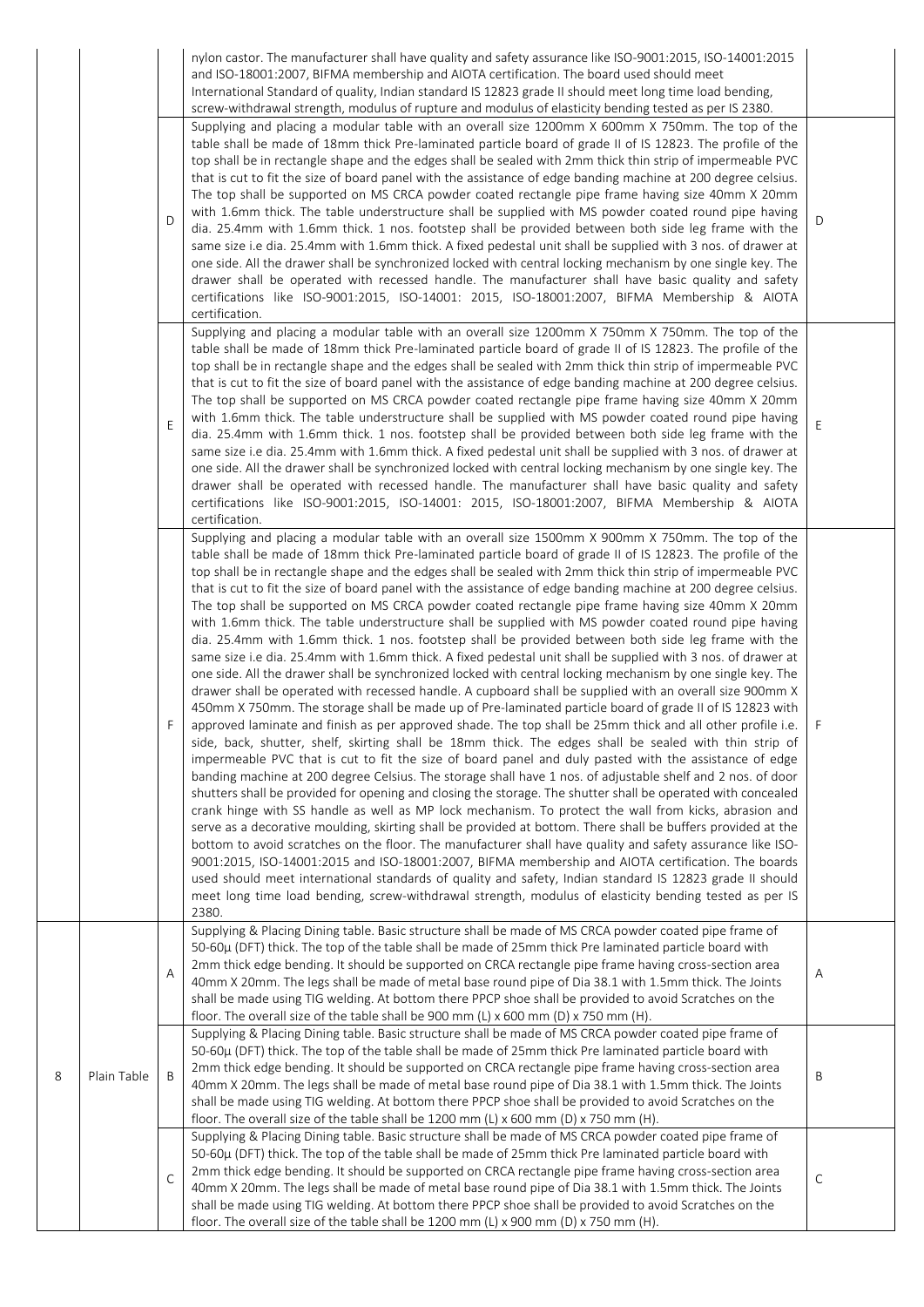|    |                                                 | D | Supplying & Placing Dining table. Basic structure shall be made of MS CRCA powder coated pipe frame of<br>50-60μ (DFT) thick. The top of the table shall be made of 25mm thick Pre laminated particle board with<br>2mm thick edge bending. It should be supported on CRCA rectangle pipe frame having cross-section area<br>40mm X 20mm. The legs shall be made of metal base round pipe of Dia 38.1 with 1.5mm thick. The Joints<br>shall be made using TIG welding. At bottom there PPCP shoe shall be provided to avoid Scratches on the<br>floor. The overall size of the table shall be 1500 mm (L) x 900 mm (D) x 750 mm (H).                                                                                                                                                                                                                                                                                                                                                                                                                                                                                                                                                                                                                                                                                                                                                                                                                                                                                                                                                                                                                                                                         | D |
|----|-------------------------------------------------|---|--------------------------------------------------------------------------------------------------------------------------------------------------------------------------------------------------------------------------------------------------------------------------------------------------------------------------------------------------------------------------------------------------------------------------------------------------------------------------------------------------------------------------------------------------------------------------------------------------------------------------------------------------------------------------------------------------------------------------------------------------------------------------------------------------------------------------------------------------------------------------------------------------------------------------------------------------------------------------------------------------------------------------------------------------------------------------------------------------------------------------------------------------------------------------------------------------------------------------------------------------------------------------------------------------------------------------------------------------------------------------------------------------------------------------------------------------------------------------------------------------------------------------------------------------------------------------------------------------------------------------------------------------------------------------------------------------------------|---|
| 9  | High Back<br>revolving<br>chair with<br>gaslift |   | Providing and supplying high back chair with ergonomic design, comfortable & aesthetically appealing. The<br>seat and back shall be made of 15mm thick hot pressed commercial plywood padded with high resilience<br>moulded polyurethane foam 50mm thick having density 40kg/m <sup>3</sup> in seat and 40mm thick having density<br>40Kg/m <sup>3</sup> in back. The same shall be upholstered with fabric tapestry 1mm thick and 300 GSM. The back and<br>base of the chair shall be supplied with polypropylene bead on edges and the backrest shall be made by<br>keeping the natural curvature of the spine with full back support. The armrest shall be made of black<br>integral polyurethane arm completely joint with seat and back. For seating durability the chair shall have<br>swivel tilt 360 degree revolving mechanism with upright position locking and tilt tension adjustment. The<br>pneumatic seat height adjustment for healthy seating, user can adjust seat height up to 100mm with BIFMA<br>standard class-3 gas-lift to suit them using the lever under the seat. The gas-lift mechanism should be tested<br>as per ANSI/BIFMA X5.1-2011 standards. The pedestal should be five legged injection moulded in black 30%<br>glass filled nylon having pitch circle dia. 700mm and fitted with 5 nos. twin wheel castors. The castors of the<br>chairs should be injection moulded in black 30% glass filled nylon, confirming to ANSI/BIFMA Standards<br>X5.1-2011 tested to perform 98,000 cycles with 250lbs load. The seat size shall be 480±10 mm(W) X 450±10<br>$mm(D)$ and back size shall be 490±10 mm(W) X 610±10 mm(H) from seat. Overall height shall be = 1050±10<br>mm. |   |
| 10 | S type<br>visitor<br>chair                      |   | Providing and supplying visitor chair with ergonomic design for user comfort and aesthetically appealing.<br>The seat and back shall be made of 15mm thick hot pressed commercial plywood padded with high<br>resilience moulded polyurethane foam 50mm thick having density 40kg/m <sup>3</sup> in seat and 40mm thick having<br>density 40Kg/m <sup>3</sup> in back. The seat and back shall be upholstered with fabric tapestry 1mm thick and 300<br>GSM. The seat and back of chair shall be supplied with polypropylene bead on edges and the backrest shall<br>be made by keeping the natural curvature of the spine. The seat and back shall be arrested with 50-60µ<br>thick powder coated HR steel spine. The armrest shall be made of black integral polyurethane arm<br>completely joint with seat and back. The frame structure shall be cantilever support type made up of MS<br>CRCA powder coated round pipe of dia. 25.4mm with 2mm thick. There shall be PPCP shoe provided at the<br>base to avoid scratches on the floor. The seat size shall be 480±10 mm(W) X 450±10 mm(D) and back size<br>shall be $480\pm10$ mm(W) X $400\pm10$ mm(H) from seat. Overall height shall be = $820\pm10$ mm.                                                                                                                                                                                                                                                                                                                                                                                                                                                                                            |   |
| 11 | Filing                                          | Α | Providing, supplying and placing vertical filing cabinet. The overall size of the cabinet shall be 470mm (W) X<br>620mm (D) X 1320mm (H). The cabinet shall be supplied with 4 nos. of drawer. The drawer shall be<br>operated with aesthetically appealing snap fit ABS plastic handle and ball bearing base telescopic channel.<br>All drawers shall be synchronized locked with central locking mechanism by one single key. Uniformly<br>distributed load capacity of each drawer shall be 15/20 Kg. The entire body panel, shelf shall be made of<br>prime quality 0.8mm thick CRCA sheet of grade 'D' confirming to IS: 513. To protect the ball from kicks,<br>abrasion and serve as a decorative moulding skirting shall be provided at the bottom of the cabinet. The<br>complete steel structure shall be constructed by welding and provide finishing with epoxy polyester powder<br>coated to the thickness 50-60µ thick.                                                                                                                                                                                                                                                                                                                                                                                                                                                                                                                                                                                                                                                                                                                                                                        | Α |
|    | Cabinet                                         | B | Providing, supplying and placing vertical filing cabinet. The overall size of the cabinet shall be 470mm (W) X<br>620mm (D) X 1040mm (H). The cabinet shall be supplied with 3 nos. of drawer. The drawer shall be<br>operated with aesthetically appealing snap fit ABS plastic handle and ball bearing base telescopic channel.<br>All drawers shall be synchronized locked with central locking mechanism by one single key. Uniformly<br>distributed load capacity of each drawer shall be 15/20 Kg. The entire body panel, shelf shall be made of<br>prime quality 0.8mm thick CRCA sheet of grade 'D' confirming to IS: 513. To protect the ball from kicks,<br>abrasion and serve as a decorative moulding skirting shall be provided at the bottom of the cabinet. The<br>complete steel structure shall be constructed by welding and provide finishing with epoxy polyester powder<br>coated to the thickness 50-60µ thick.                                                                                                                                                                                                                                                                                                                                                                                                                                                                                                                                                                                                                                                                                                                                                                        | Β |
| 13 | Stool                                           |   | Supplying & Placing fixed stool. The seat shall be made of 12mm thick hot pressed plywood upholstered<br>with high resilience polyurethane foam 40mm thick having density 40kg/m <sup>3</sup> with leatherite tapestry 0.8mm<br>thick and 535 GSM. The frame structure shall be supported by four legs made up of MS CRCA chrome<br>plated round pipe of Dia 19.05mm with 1.5mm thick. There shall be PPCP shoe provided at the base to<br>avoid scratches on the floor. The seat size shall be 400±10 mm(Dia.). Seat shall be = 465±10 mm.                                                                                                                                                                                                                                                                                                                                                                                                                                                                                                                                                                                                                                                                                                                                                                                                                                                                                                                                                                                                                                                                                                                                                                  |   |
| 14 | Office<br>steel<br>almirah                      |   | Providing, supplying and placing steel Almirah in perfectly upright and straight position. The overall size of<br>the Almirah shall be 915mm (W) X 485mm (D) X 1980mm (H) including legs. The Almirah shall be supplied<br>with 4 nos. of adjustable shelves i.e. 5 loading compartments. Door shall be made of 1mm thick and all<br>other components shall be made of 0.8mm thick high yield strength CRCA sheet of grade 'D' confirming to<br>IS: 513. Stiffeners shall be provided in shelf & door. The steel hinged door shall be provided with locking<br>mechanism which is assembled with bolt arrangement. The shelves shall have folded constructions which<br>have intrinsic rigidity and high load carrying capacity. Uniformly distributed load capacity per each shelf<br>shall be 40kg maximum. The complete steel structure shall be constructed by welding and provide finishing<br>with epoxy polyester powder coated to be thickness 50-60µ.                                                                                                                                                                                                                                                                                                                                                                                                                                                                                                                                                                                                                                                                                                                                               |   |
| 15 | Glass door<br>office<br>almirah                 |   | Providing, supplying and placing steel Almirah in perfectly upright and straight position. The overall size of<br>the Almirah shall be 915mm (W) X 485mm (D) X 1980mm (H) including legs. The Almirah shall be supplied<br>with 4 nos. of adjustable shelves i.e. 5 loading compartments. Door shall be made of 1mm thick with the<br>assistance of 4mm thick clear looking glass and all other components shall be made of 0.8mm thick high                                                                                                                                                                                                                                                                                                                                                                                                                                                                                                                                                                                                                                                                                                                                                                                                                                                                                                                                                                                                                                                                                                                                                                                                                                                                 |   |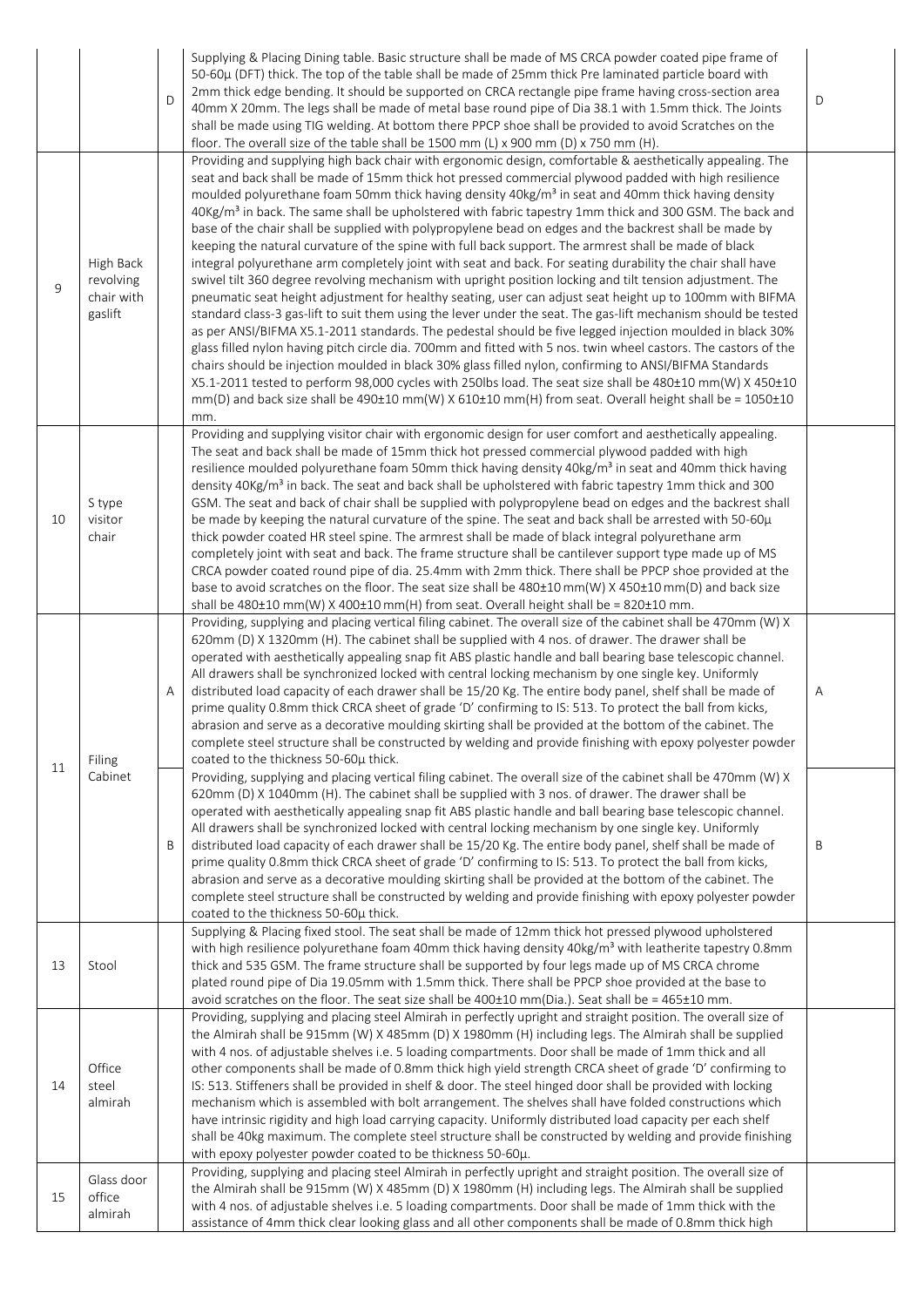|    |                                                                    |        | yield strength CRCA sheet of grade 'D' confirming to IS: 513. Stiffeners shall be provided in shelf & door. The<br>steel hinged door shall be provided with locking mechanism which is assembled with bolt arrangement. The<br>shelves shall have folded constructions which have intrinsic rigidity and high load carrying capacity.<br>Uniformly distributed load capacity per each shelf shall be 40kg maximum. The complete steel structure<br>shall be constructed by welding and provide finishing with epoxy polyester powder coated to be thickness<br>$50 - 60\mu$ .                                                                                                                                                                                                                                                                                                                                                                                                                                                                                                                                                                                                                                                                                                                                                                                                                                                                                                                                                                                                                                                                                                                                                                                                                                                                                                                                                                                                                                                                    |        |
|----|--------------------------------------------------------------------|--------|--------------------------------------------------------------------------------------------------------------------------------------------------------------------------------------------------------------------------------------------------------------------------------------------------------------------------------------------------------------------------------------------------------------------------------------------------------------------------------------------------------------------------------------------------------------------------------------------------------------------------------------------------------------------------------------------------------------------------------------------------------------------------------------------------------------------------------------------------------------------------------------------------------------------------------------------------------------------------------------------------------------------------------------------------------------------------------------------------------------------------------------------------------------------------------------------------------------------------------------------------------------------------------------------------------------------------------------------------------------------------------------------------------------------------------------------------------------------------------------------------------------------------------------------------------------------------------------------------------------------------------------------------------------------------------------------------------------------------------------------------------------------------------------------------------------------------------------------------------------------------------------------------------------------------------------------------------------------------------------------------------------------------------------------------|--------|
| 16 | Book case<br>glass<br>sliding<br>door                              |        | Providing and supplying a metal book case with an overall size 915 mm (W) X 320 mm (D) X 1750mm (H).<br>The book case shall be supplied with 4 nos. individual compartments. Top, back & side panels shall be made<br>of 0.8mm and rest 1mm high yield strength CRCA sheet of grade 'D' confirming to IS: 513. Each door shall<br>have individual locking provision and 3 mm thick transparent glass for clear inside vision secured in a metal<br>frame through rubber gasket. Each door shall have scissor mechanism for receding inside the top of<br>respective compartment which ensures parallel & smooth movement. Each door shall have plastic side end<br>caps as handle which is easy to grip. Each compartment has a storage shelf having Uniformly Distributed<br>Load Capacity of each shelf is 40 Kg maximum. The finish is Epoxy Polyester Powder coated to the thickness<br>of 50-60μ. Adjustable leveler shall be provided with metal insert to resist scratches on the floor and also<br>level & support structure.                                                                                                                                                                                                                                                                                                                                                                                                                                                                                                                                                                                                                                                                                                                                                                                                                                                                                                                                                                                                            |        |
| 17 | Computer<br>table<br>board                                         |        | Supplying & Placing Computer Desk of size 1200mm(W) X 600mm(D) X 750mm(H). It should have work top<br>made up of 18mm thick Pre-laminated particle board of grade II of IS 12823 with approved laminate and<br>shade. The top profile shall be in rectangle shape and the edges shall be sealed with 2mm thick thin strip of<br>impermeable PVC that is cut to fit the board panel and duly pasted with the assistance of edge banding<br>machine at 200 degree Celsius. The top shall be supported on fixed pedestal at one end and fixed CPU unit<br>at another end. The desk shall be clad with 18mm thick modesty panel which provide structural support for<br>the desk. The modesty panel shall be 18mm thick pre-laminate particle board connected with both end.<br>18mm thick pre-laminated particle board base keyboard tray shall be provided with an overall size 550mm X<br>350mm. The keyboard trey shall be operated on sliding channels. At one side a fixed pedestal shall be<br>provided with the size 335mm X 470mm X 725mm having 3 drawer. All drawer shall be operated with SS<br>handle with multi purpose (MP) locking mechanism as well as sliding channels to enable smooth operation.<br>Other side of table open type storage shall be provided with the size 294mm X 450mm X 725mm having<br>one adjustment shelf to accumulate CPU. Complete understructure made in 18mm thick Pre-laminated<br>particle board with appropriate edge banding and drawer base shall be 9mm thick. To protect the wall from<br>kicks, abrasion and serve as a decorative moulding skirting shall be provided at bottom of the pedestal at<br>both side. The manufacturer shall have quality and safety assurance like ISO-9001:2000 and ISO-<br>14001:2004 certification. The board used should meet international standards of quality and safety, Indian<br>standard IS12823 grade II should meet long time loadbending, screw-withdrawal strength, modulus of<br>rupture and modulus of elasticity bending tested as per IS 2380. |        |
| 18 | Computer<br>chair with<br>revolving<br>gaslift                     |        | Supplying and placing ergonomically designed, comfortable & aesthetically appealing revolving chair. The<br>seat shall be made of 15mm thick hot pressed commercial plywood upholstered with high resilience<br>moulded polyurethane foam having density 40kg/m <sup>3</sup> with fabric tapestry 1mm thick and 300 GSM with<br>polypropylene base cover and the back shall be supported by polypropylene cover at outer side upholstered<br>with high resilience moulded polyurethane foam having density 23kg/m <sup>3</sup> with fabric tapestry 1mm thick and<br>300 GSM. The seat and back shall be arrested together with powder coated HR steel spine and the armrest<br>shall be used PU arm. The chair shall have push back 360 degree revolving mechanism with upright position<br>locking and tilt tension adjustment. The pneumatic seat height adjustment for healthy seating, user can<br>adjust seat height up to 100mm with BIFMA standard class-3 gaslift to suit them using the lever under the<br>seat. The gas-lift mechanism should be tested as per ANSI/BIFMA X5.1-2011 standards. The pedestal should<br>have five legged injection moulded in black nylon 30% glass filled having pitch circle Dia. 650 mm fitted with<br>5 nos. twin wheel castors. The castors of the chair should be injection moulded in black nylon 30% glass<br>filled, confirming to ANSI/BIFMA X5.1-2011 standard tested to perform 98,000 cycles with 250lbs load. The<br>seat size shall be 425±10 mm(D) X 465±10 mm(W) and back size shall be 410±10 mm(W) X 440±10 mm(H)<br>from seat. Overall height shall be = 880±10 mm, & overall width = 570±10 mm                                                                                                                                                                                                                                                                                                                                                                                     |        |
| 19 | Slotted<br>angle rack                                              | A<br>B | Providing, placing and installing a slotted angle rack with an overall size 36" (W) X 15" (D) X 78" (H). The<br>panel shall have shelves made up of 0.8mm thick high yield strength CRCA sheet of grade 'D' confirming to<br>IS: 513. CRCA slotted angle shall be supplied with 2mm thick having size 40mm X 40mm. All steel<br>components shall be 50-60µ thick (DFT) powder coated after 7 tank pre-treatment process flow. Corner<br>plate (gussets) and fasteners shall be provided for complete assembly.<br>Providing, placing and installing a slotted angle rack with an overall size 36" (W) X 15" (D) X 50" (H). The<br>panel shall have shelves made up of 0.8mm thick high yield strength CRCA sheet of grade 'D' confirming to<br>IS: 513. CRCA slotted angle shall be supplied with 2mm thick having size 40mm X 40mm. All steel<br>components shall be 50-60µ thick (DFT) powder coated after 7 tank pre-treatment process flow. Corner<br>plate (gussets) and fasteners shall be provided for complete assembly.                                                                                                                                                                                                                                                                                                                                                                                                                                                                                                                                                                                                                                                                                                                                                                                                                                                                                                                                                                                                                 | A<br>B |
| 20 | Credenza<br>unit for<br>keeping<br>record<br>with door<br>and lock |        | Supplying & placing storage unit with an overall size 900mm X 450mm X 750mm. The storage shall be made<br>up of Pre-laminated particle board of grade II of IS 12823 with approved laminate and finish as per<br>approved shade. The top shall be 25mm thick and all other profile i.e. side, back, shutter, shelf, skirting shall<br>be 18mm thick. The edges shall be sealed with thin strip of impermeable PVC that is cut to fit the size of<br>board panel and duly pasted with the assistance of edge banding machine at 200 degree Celsius. The<br>storage shall have 1 nos. of adjustable shelf and 2 nos. of door shutters shall be provided for opening and<br>closing the storage. The shutter shall be operated with concealed crank hinge with SS handle as well as MP<br>lock mechanism. To protect the wall from kicks, abrasion and serve as a decorative moulding, skirting shall<br>be provided at bottom. There shall be buffers provided at the bottom to avoid scratches on the floor. The                                                                                                                                                                                                                                                                                                                                                                                                                                                                                                                                                                                                                                                                                                                                                                                                                                                                                                                                                                                                                                  |        |